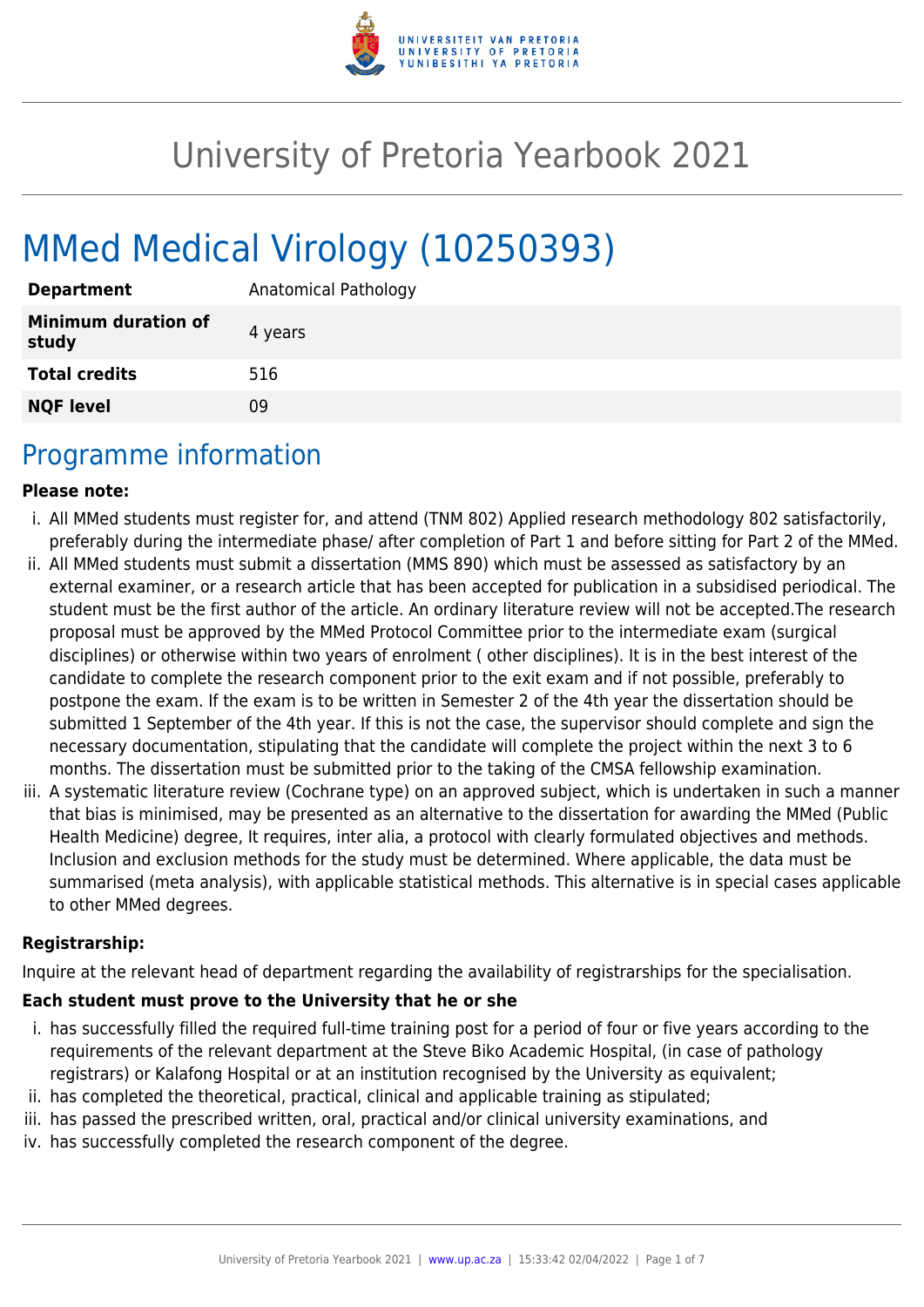

# Admission requirements

- 1. MBChB (or equivalent) degree **or** relevant medical degree with modules equivalent to at least the first two years of the MBChB degree
- 2. Currently registered as a physician with the Health Professions Council of South Africa (HPCSA) and must have been registered for at least one year

# Other programme-specific information

Satisfactory progress after one year of training is required, as evaluated by the applicable examination panel. Duration of training: Four years, of which at least three years must be in the major field of study. The fourth year can either be in the major subject or in any combination of the other Pathology specialisations.

**"Major subject"** refers to the recognised field of study in Medicine in which the student specialises. The study of the major subject extends over four or five years, as prescribed by the relevant department.

# Examinations and pass requirements

- i. The sequence of the examinations in the prerequisite subjects will be determined by the head of the department under which the major subject falls.
- ii. The nature, duration and time of the examinations in the prerequisite subjects are determined in cooperation with the heads of the departments under which the prerequisite subjects fall – with the proviso that, except in cases where stipulated otherwise, the examinations in the prerequisite subjects may be held at any time prior to or concurrently with the major subject. The examinations in the major subjects are held as follows:
- iii. In the case of four-year programmes: not before the end of the third year.
- iv. In the case of five-year programmes: not before the end of the fourth year.
- v. A minimum final mark of 50% is required by all departments to pass in a subject and in the clinical section of the examination, a subminimum of 50%. General Regulations apply.
- vi. A student is not admitted to the examination in a prerequisite subject (second examinations excluded) more than twice, nor is he or she admitted to the examination in the major subject more than twice.

**Note:** Certificates of satisfactory preparation and progress are required in respect of the fourth year of four-year programmes in which an examination is held at the end of the third year.

#### **Second examinations**

Second examinations for MMed students will only be held after at least six months have elapsed since the conclusion of the examination in which the student had failed.

#### **Rules governing the writing of the examinations of the College of Medicine of South Africa [CMSA]**

i. Only candidates who have met all requirements for the MMed degree except for the major subject (final examination), i.e. passed all prerequisite subjects (the latter to be interchangeable; can be passed either at the University or as primary and intermediary examinations at the College of Medicine of South Africa [CMSA], completed all practical, clinical and applicable training of four or five years as prescribed by the relevant academic department (continuous evaluation of the candidate, in an approved registrar post, by the head of department of the candidate); and completed the required research component for the degree in accordance with the Faculty Yearbook regulations, i.e. Applied research methodology 800 (TNM 800) and the dissertation (MMS 800) or an article (not an ordinary literature review) that has been accepted for publication in a subsidised periodical, will be allowed to write the college examination (exit examination), after which they will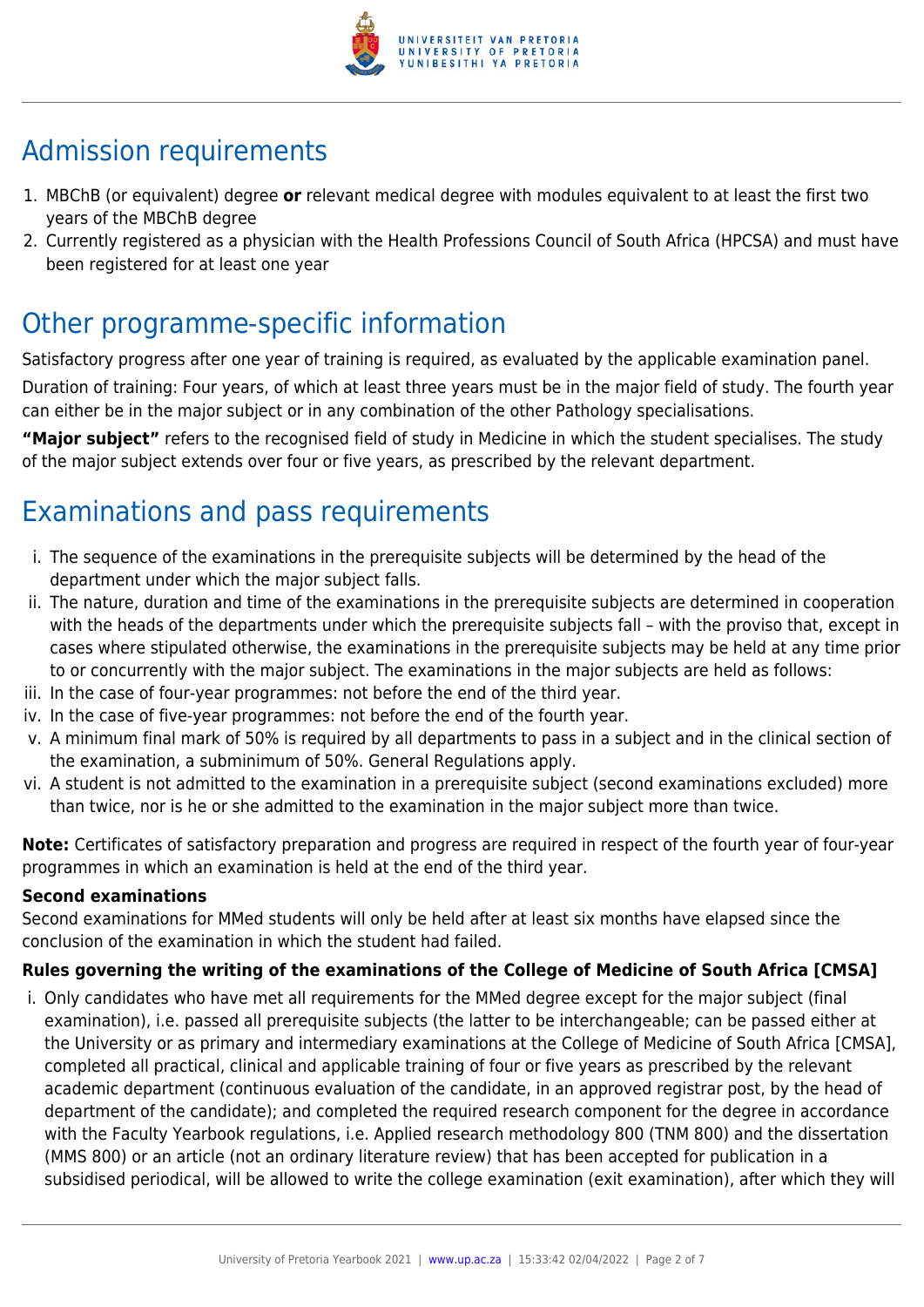

obtain both the CMSA fellowship and the MMed as specialist qualifications.

ii. The rules have been effective as from 1 January 2011. As a transitional measure, cases will be considered on an individual basis where necessary.

# Exemption

#### **Exemption**

- i. The Faculty Board may grant partial exemption from the training and work mentioned under par. (b) and (c)(i) and (ii) above on the grounds of comparable training and experience completed in another post or at another recognised institution – with the proviso that exemption from a maximum period of 18 months may be granted with regard to four-year and five-year programmes.
- ii. Exemption from a maximum of three years may be granted by the Department of Medical Oncology for the MMed in Medical Oncology [MMed(MedOnc)] on the grounds of the MMed(Int) or MMed(Paed) degree of this University, or experience recognised by the University as equivalent.
- iii. Specific prerequisite subjects must be passed within 24 months after commencement of the programme.

### Pass with distinction

The degree is conferred at the end of the prescribed training period (i.e. three, four or five years, respectively). The degree is conferred with distinction on a student who has obtained a final mark of at least 75% in his or her major subject.

### General information

#### **Registrars**

Departments expect registrars to participate increasingly in the examining and treatment of patients in the hospital, both in-patients and out-patients, as well as performing and interpreting tests in the laboratory (where applicable); initially under supervision and later increasingly at their own responsibility. Lectures/symposia with closely related departments are organised, as well as discussions of literature, etc.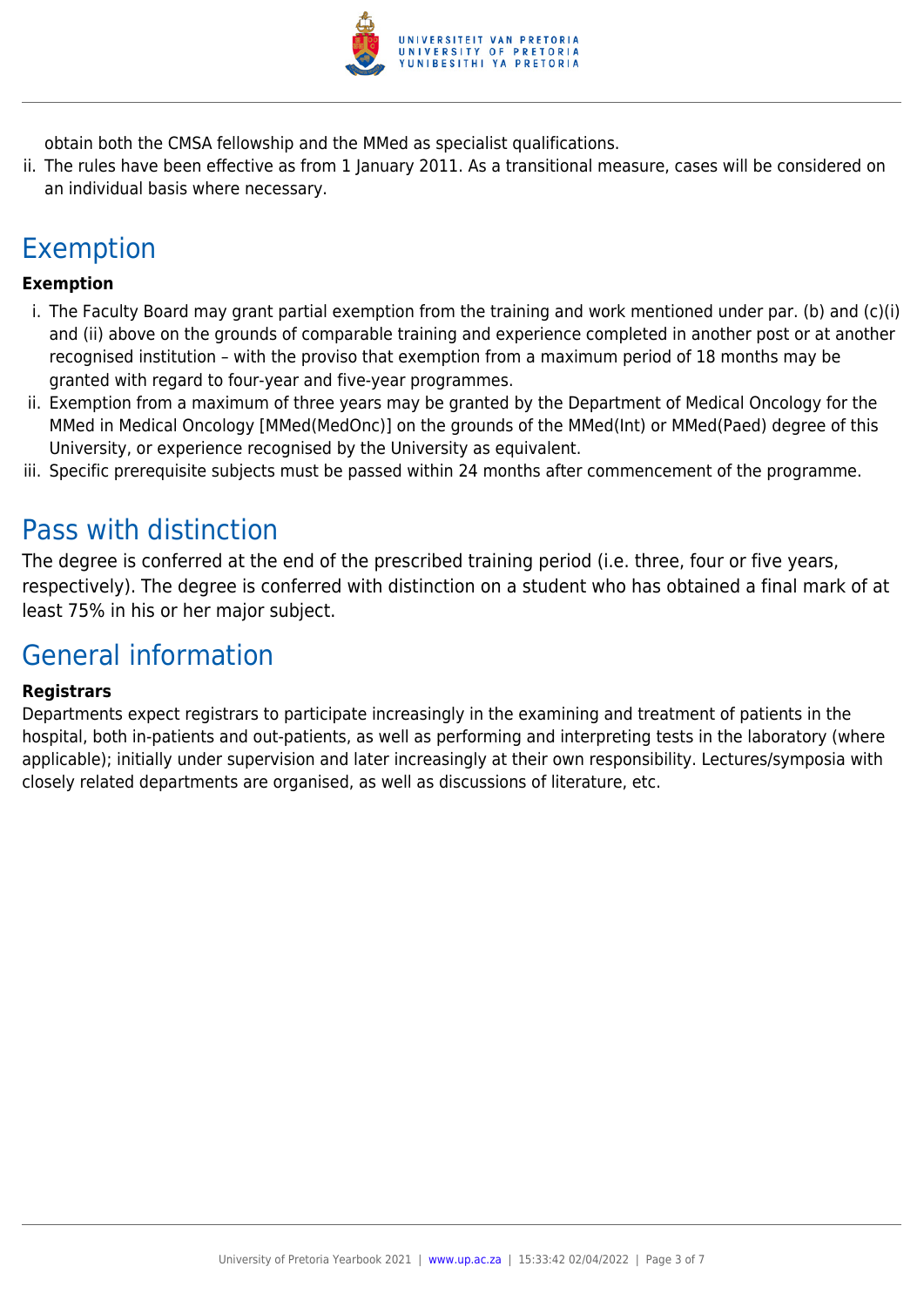

# Curriculum: Year 1

#### **Minimum credits: 516**

### **Core modules**

[Medical virology 800](https://www.up.ac.za/parents/yearbooks/2021/modules/view/GVR 800) (GVR 800) - Credits: 300.00 [Dissertation 890](https://www.up.ac.za/parents/yearbooks/2021/modules/view/MMS 890) (MMS 890) - Credits: 180.00 [Applied research methodology 802](https://www.up.ac.za/parents/yearbooks/2021/modules/view/TNM 802) (TNM 802) - Credits: 0.00

### **Elective modules**

[Anatomical pathology \(Capita selecta\) 871](https://www.up.ac.za/parents/yearbooks/2021/modules/view/APY 871) (APY 871) - Credits: 12.00 [Chemical pathology \(Capita selecta\) 871](https://www.up.ac.za/parents/yearbooks/2021/modules/view/CHP 871) (CHP 871) - Credits: 36.00 [Medical microbiology \(Capita selecta\) 871](https://www.up.ac.za/parents/yearbooks/2021/modules/view/GMB 871) (GMB 871) - Credits: 36.00 [Medical virology 801](https://www.up.ac.za/parents/yearbooks/2021/modules/view/GVR 801) (GVR 801) - Credits: 36.00 [Haematology \(Capita selecta\) 871](https://www.up.ac.za/parents/yearbooks/2021/modules/view/HEM 871) (HEM 871) - Credits: 36.00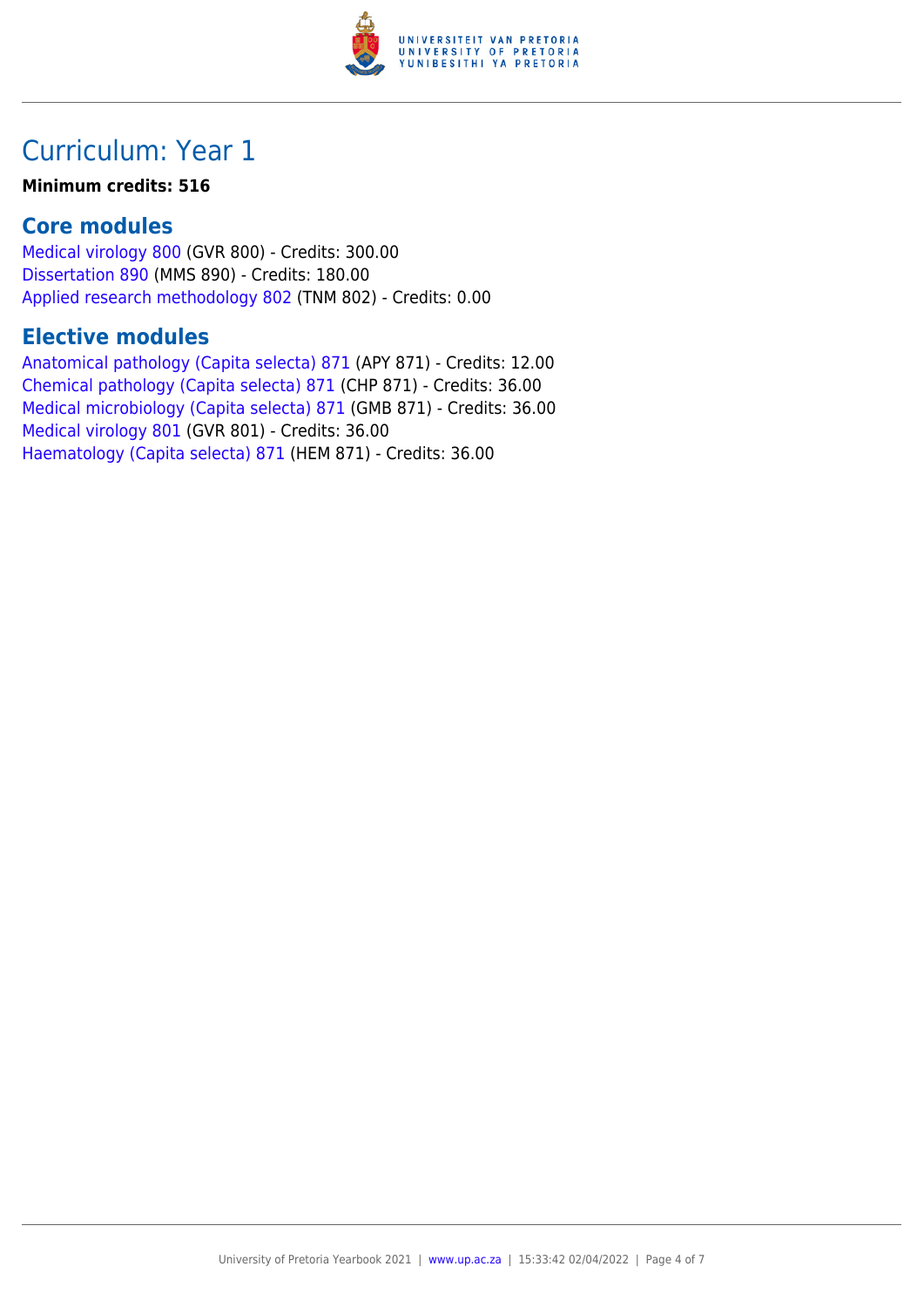

# Curriculum: Year 2

#### **Minimum credits: 516**

### **Core modules**

[Medical virology 800](https://www.up.ac.za/parents/yearbooks/2021/modules/view/GVR 800) (GVR 800) - Credits: 300.00 [Dissertation 890](https://www.up.ac.za/parents/yearbooks/2021/modules/view/MMS 890) (MMS 890) - Credits: 180.00 [Applied research methodology 802](https://www.up.ac.za/parents/yearbooks/2021/modules/view/TNM 802) (TNM 802) - Credits: 0.00

### **Elective modules**

[Anatomical pathology \(Capita selecta\) 871](https://www.up.ac.za/parents/yearbooks/2021/modules/view/APY 871) (APY 871) - Credits: 12.00 [Chemical pathology \(Capita selecta\) 871](https://www.up.ac.za/parents/yearbooks/2021/modules/view/CHP 871) (CHP 871) - Credits: 36.00 [Medical microbiology \(Capita selecta\) 871](https://www.up.ac.za/parents/yearbooks/2021/modules/view/GMB 871) (GMB 871) - Credits: 36.00 [Medical virology 801](https://www.up.ac.za/parents/yearbooks/2021/modules/view/GVR 801) (GVR 801) - Credits: 36.00 [Haematology \(Capita selecta\) 871](https://www.up.ac.za/parents/yearbooks/2021/modules/view/HEM 871) (HEM 871) - Credits: 36.00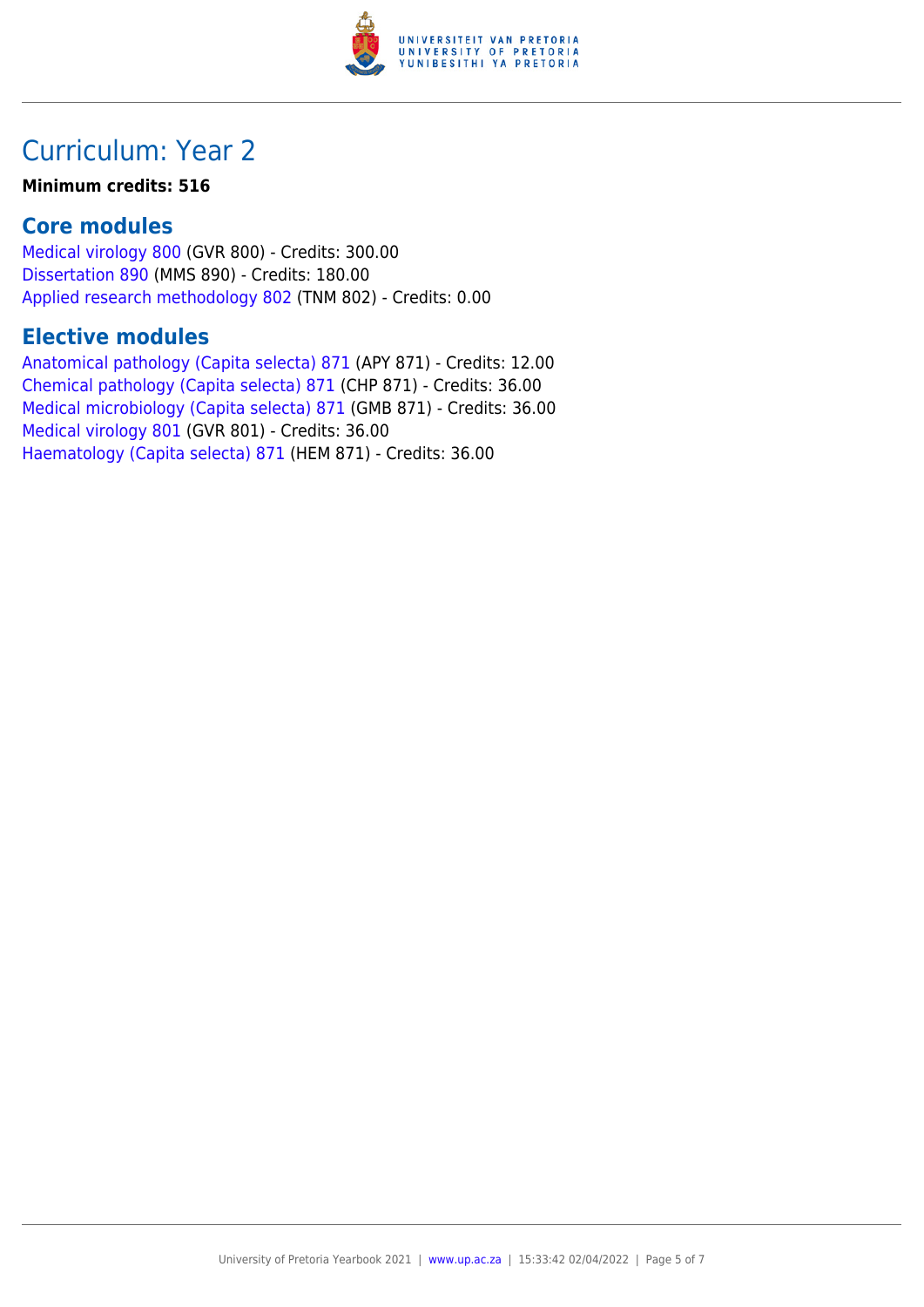

# Curriculum: Year 3

#### **Minimum credits: 516**

### **Core modules**

[Medical virology 800](https://www.up.ac.za/parents/yearbooks/2021/modules/view/GVR 800) (GVR 800) - Credits: 300.00 [Dissertation 890](https://www.up.ac.za/parents/yearbooks/2021/modules/view/MMS 890) (MMS 890) - Credits: 180.00 [Applied research methodology 802](https://www.up.ac.za/parents/yearbooks/2021/modules/view/TNM 802) (TNM 802) - Credits: 0.00

### **Elective modules**

[Anatomical pathology \(Capita selecta\) 871](https://www.up.ac.za/parents/yearbooks/2021/modules/view/APY 871) (APY 871) - Credits: 12.00 [Chemical pathology \(Capita selecta\) 871](https://www.up.ac.za/parents/yearbooks/2021/modules/view/CHP 871) (CHP 871) - Credits: 36.00 [Medical microbiology \(Capita selecta\) 871](https://www.up.ac.za/parents/yearbooks/2021/modules/view/GMB 871) (GMB 871) - Credits: 36.00 [Medical virology 801](https://www.up.ac.za/parents/yearbooks/2021/modules/view/GVR 801) (GVR 801) - Credits: 36.00 [Haematology \(Capita selecta\) 871](https://www.up.ac.za/parents/yearbooks/2021/modules/view/HEM 871) (HEM 871) - Credits: 36.00